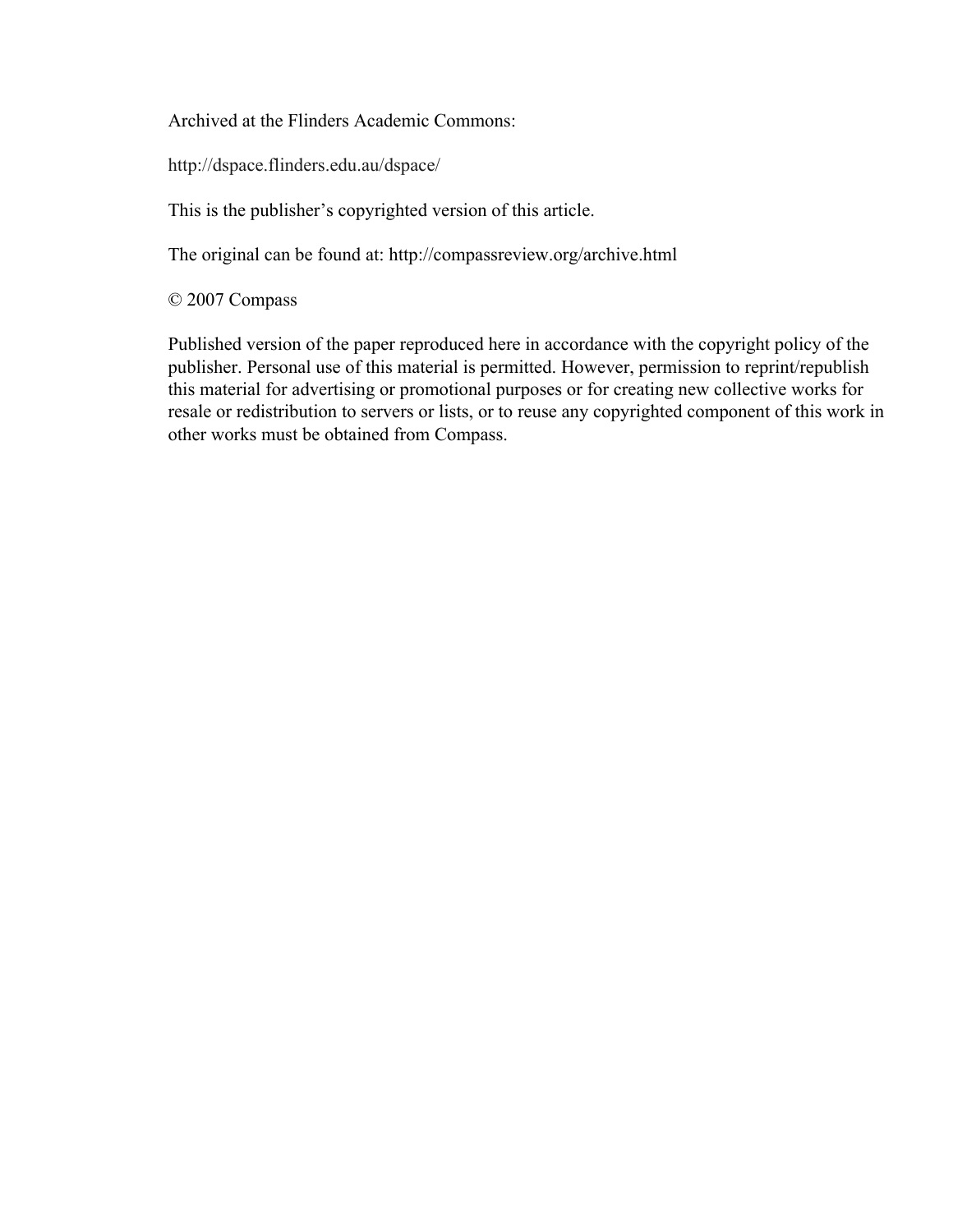# **PREPARING TO CELEBRATE THE LITURGY OF THE WORD**

## *OCTOBER—JANUARY*

*From the Twenty-seventh Sunday in Ordinary Time of Year C to the Second Sunday of Ordinary Time of Year A*

Prepared by Michael Trainor

# **PART ONE: OVERVIEW OF THE READINGS**

The following is a brief overview of the readings of the Liturgy of the Word for major celebrations proclaimed while this issue of *Compass* is current. It focuses on the readings for Sundays between October 2007 to January 2008, from the Twenty Seventh Sunday in Ordinary Time of Year C to the Second Sunday of Ordinary Time of Year A. Please feel free to use or adapt these reflections, with the customary acknowledgement of source.

**1. The First readings** generally are selected with the Gospel reading for the specific Sunday in mind. This could appear to make the first reading simply a precursor to the Gospel. However it would be important to allow the unique insights and celebration of the First ('Old') Testament readings to be honoured in their own right. The First Testament readings between November 2007 to January 2008 fall into three main types of literature: prophetic (Is, Mal, Zech, Zeph), historical (2 Sam, Mac) and wisdom (Sirach).

**•** Readings from Isaiah dominate this period (in Advent 1-4, Nativity, Baptism, OT 2- 3). The selections come from two different authors (called First Isaiah, chapters 1-39, and Second Isaiah, chapters 40-55) writing at different periods of Israel's history, before the  $6<sup>th</sup>$  century Exile, and during or after the return from captivity. The Isaiah selections for Advent and Christmas are from First Isaiah written in the  $8<sup>th</sup>$  century BCE at a time of political crisis. The prophet looks to a hopeful future brought about by God's presence through an anointed one, a future king. This king should not be interpreted as Jesus, but one from the immediate royal household that Isaiah reflects upon. Christians reflecting on Isaiah saw in Jesus a way in which Isaiah's vision was expressed in their own day.

The selections in the Sundays Ordinary Time (OT) from Second Isaiah are songs of God's servant, who will suffer and bring liberation to God's people. These songs look to a future time of freedom and religious fidelity. God's concern about the social consequences of the nation's political alliances shape the various stages of Isaiah and the prophetic voice that is sounded throughout these stages. This particular focus through Isaiah provides an opportunity for the local Christian community to reflect on the political and national issues which will preoccupy us in our time and within our country.

**2. The Second Reading** for each Sunday is drawn from the letters of the New (or 'Second') Testament, with the exception of the Feast of the Baptism (Jan 13) when the reading is from Acts 10. This key reading sets up the future missionary agenda for Paul in the *Book of Acts*. God's community is called to be inclusive of all peoples, rather than exclusive. This is a central baptismal theme to be celebrated on this particular feast. Apart from Acts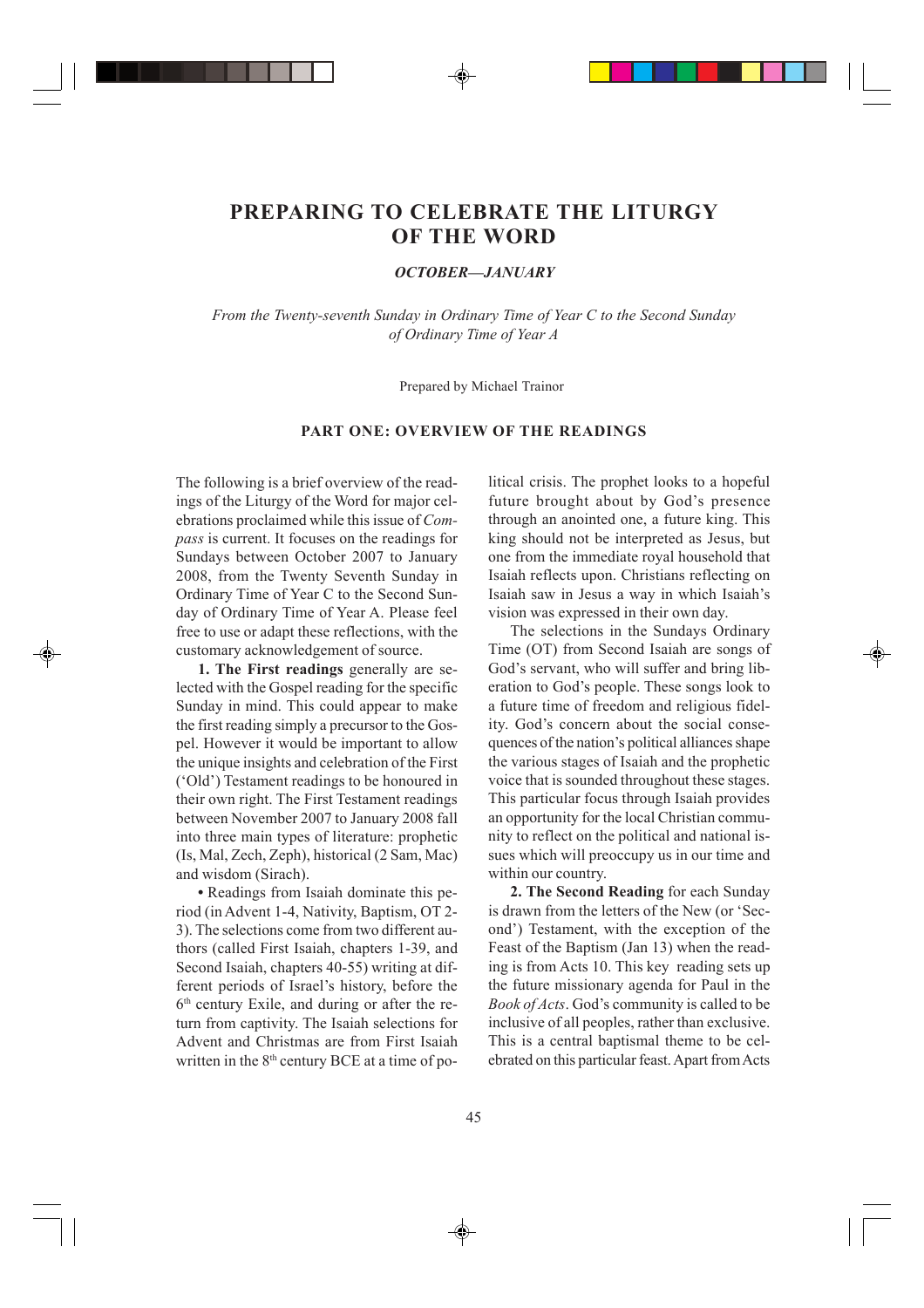### COMPASS

10, the rest of the selections for the second reading are from letters by Paul himself (Romans during Advent, and 1 Corinthians on OT 2 to 3), his disciples (for example, in 2 Thessalonians on OT 32 and 33; Colossians on the Feast of Christ the King – which might be called the Feast celebrating Jesus' Universal Authority) or the Catholic epistle of James (Advent 3). This broad selection of various writings from early Christian communities offers us a glimpse of the vitality of their lives and some of the pastoral issues they faced.

**•** *2 Thessalonians*, written towards the late first century, deals with concerns about the delay of the second coming of Jesus and the need for Christians to be alert to God's coming—appropriate readings for the final Sundays of the liturgical year.

**•** *Ephesians and Colossians*, penned perhaps in the 70s, to Christians living in Asia Minor, present an image of Jesus as Lord of the universe, and of Christians called to holiness in their union with Jesus, confident of his presence in their struggles.

**•** *Romans*, Paul's great epistle written about 57 CE from Corinth, presents the maturity of his theological reflection, especially God's plan for all people and desire for salvation. These ideas can be well developed in the celebration of Advent as our communities look to God's care in the midst of their challenges.

**•** *1 Corinthians* is an important letter from Paul, written around 57 CE from Ephesus. It is heard in 2008 in the first Sundays of Ordinary Time. In the letter Paul attempts to address issues of elitism and factionalism amongst the Corinthian Christians, concerns still with us today.

**3. The Gospel readings** during October to January mainly come from Luke and Matthew.

**•** We conclude 'the Year of Luke' with texts from Lk 20 and 21, taken up with spiritual or theological watchfulness to what is happening and an alertness to God's presence in the events that occur. These readings prepare for the final Lukan reading on the Feast of Christ the King (Nov 21), where the dying Jesus offers compassion and forgiveness to a repentant criminal. Within our Australian context, this gospel reading subverts the conventional image of leadership. Luke portrays a leadership exemplified by compassion and forgiveness.

**•** The new liturgical year which begins on Advent 1 (Dec 2) also commences our readings from Matthew's Gospel. This will be the principal gospel throughout the rest of the liturgical year. Written in the mid 80s of the first century to Christian Jews, it presents Jesus as the authoritative presence of God who is able to interpret the Torah for Christians in a time of dire change. Advent 1, when Mt is first proclaimed, continues the theme of watchfulness, and subsequent Sundays prepare us for the coming of the teacher-like-Moses, Jesus. The readings in the first Sundays of OT from Mt begin to explore the nature of Jesus' ministry (OT 3).

## **PART TWO: NOTES ON THE READINGS**

**October 7—Ordinary Time 27:** *Hab 1:2-3; 2:2- 4.* The prophet cries to God for deliverance from violence. God offers a vision of the possible. *2 Tim 1:6-8, 13-14.* The leader is encouraged to be a person of integrity, reflection and trust. *Lk 17:5-10* The disciple is encouraged to be a person of faith who acts authentically. *Theme—Acting in Faith.* In a world of violence, the disciple is encouraged to retain a perspective and trust centred on God. Local communities abound with living examples of such contemporary disciples.

**October 14—Ordinary Time 28:** *2 Kings 5:14- 17.* A Syrian (and foreign) army-officer obeys God's prophet from Israel and is healed of leprosy. He seeks to offer the prophet a gift for his healing. *2 Tim 2:8-13.* A revered early Christian hymn about Jesus that encourages closeness to him. *Lk 17:11- 19.* Jesus heals those who are excluded from community life because of their disease. *Theme—Exclusion:* The first reading and the Gospel invite a reflection on the power of exclusion which suffering and illness brings. How does the local Chris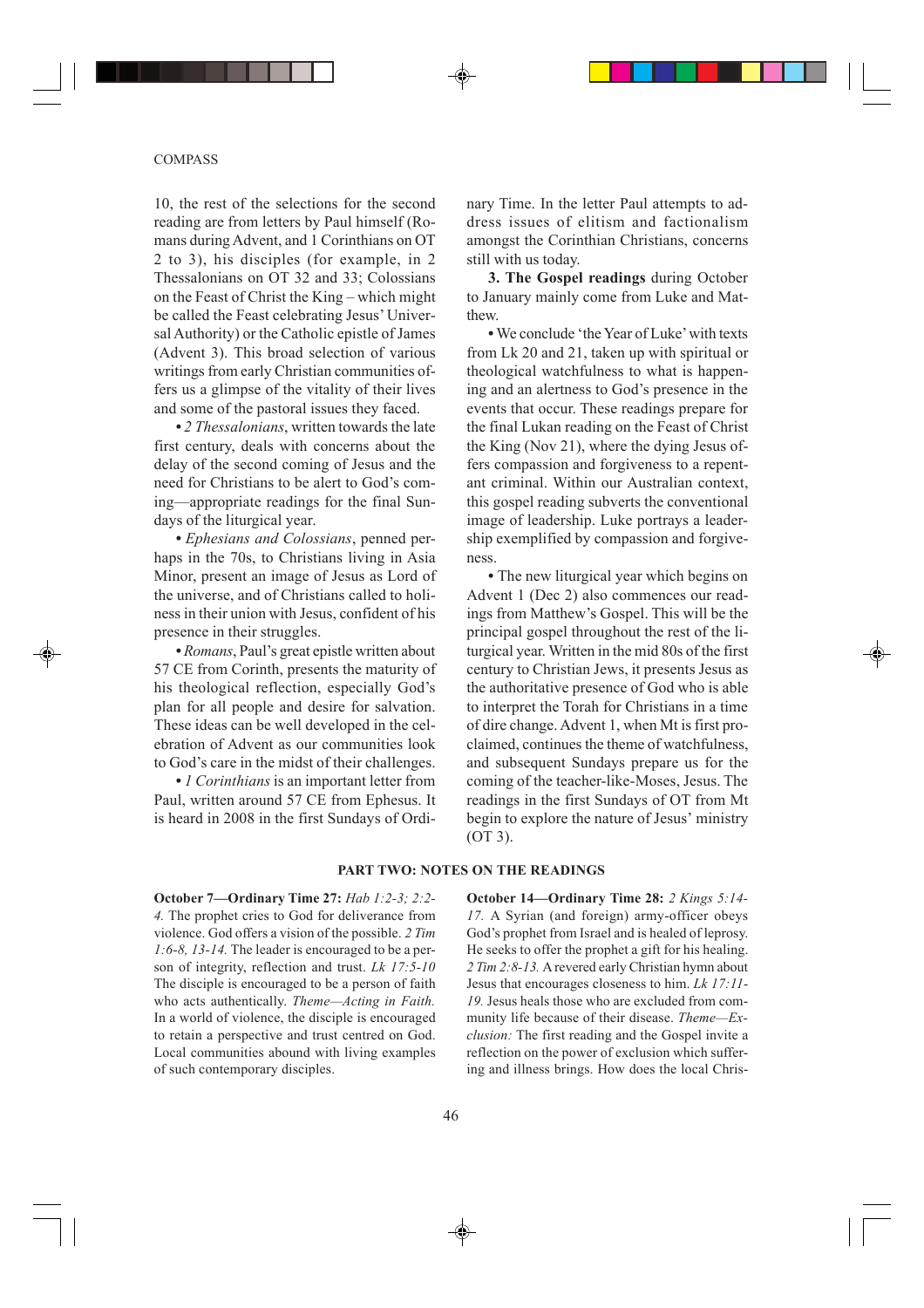tian community seek to include those who are excluded into its life? Who are the true healers in our community?

**October 21—Ordinary Time 29***. Ex 17:8-13.* Moses' prayer for victory is effective. *2 Tim 3:14- 4:2.* The minister is encouraged to be faithful to what has been taught, to Scripture, and to the task of courageous proclamation. *Lk 18:1-8.* An unnamed widow's persistence gains justice and response from an elite judge. *Theme—Prayer:* The Eucharist is the local church's moment of prayer for and union with all humanity and creation. What are the current situations and events that could be the focus of our Eucharist celebration and intercession today?

**October 28—Ordinary Time 30** *Sirach 35:15- 17,20-22.* According to the wisdom writer, God shows deference to the poor whose prayer 'pierces' the clouds. *2 Tim 4:6-8, 16-18*. The writer affirms God's fidelity in a time of suffering and trial. *Lk 18:9-14*. Jesus' God subverts the socially expectation of favour and privilege. *Theme—God listens*. God responds to our cries in times of difficulty, loneliness and distress. God seeks to be with all who struggle. What makes us sad? What is difficult?

**Nov 4—Ordinary Time 31**. *Wis 11:22-12:2.* God's wisdom (*Sophia*) permeates everything with love. *2 Thes 1:11-2:2.* Paul prays for the Thessalonians aware that God will be revealed in them. *Lk 19:1- 10.* Zacchaeus models true discipleship and conversion to Jesus. *Theme—Responding to God.* Each of today's readings reveals God's desire to be with humanity and creation; they invite an openness to God's action which reaches out in love to others. Zacchaeus shows us how.

**Nov 11—Ordinary Time 32:** *2 Mac 7:1-2.9-14.* Jewish martyrs witness to God's power to raise them up in resurrection. *2 Thes 2:16-3:5*. God is faithful and loves us especially in adversity. *Lk 20:27-38.* Jesus teaches about a vision beyond the present which is a share in God's life. *Theme— God's Life:* People constantly reflect on their present and commit themselves to God even in adversity. They witness to God's presence in their world and God's life continues beyond what appears to be. Our communities are filled with such ordinary and faithful witnesses.

**Nov 18—Ordinary Time 33:** *Mal 3:19-20.* The prophet affirms God's care ('sun of righteousness') will continue to us in the midst of difficulty. *2 Thes 3:7-12.* People are encouraged to continue to live committed to the present world rather than focus purely on the world to come. *Lk 21:5-19* Jesus encourages his disciples not to be led astray, or follow messianic pretenders, promising everything. *Theme—Fidelity.* In our local community, many people continue to model fidelity in love of God and discipleship of Jesus even in the midst of difficulties. These people can be named and celebrated. A little note about the gospel. This is apocalyptic writing at its best, not literal descriptions but theological insights into God's presence. **Nov 25—Jesus' Universal Authority:** *2 Sam 5:1- 3*. David is anointed king over Israel. *Col 1:12-20*. A famous hymn celebrating Jesus' cosmic, universal rule and leadership of the Church. *Lk 23:35- 43*. Jesus' final word before death is forgiveness to a criminal. Jesus' compassion continues right to the end of his life. *Theme—Compassion:* Jesus shows that a true leader (in political, civil or church life) is one who models compassion, especially to those who seem undeserved. Such leadership goes against the convention. Compassion, in this approach, is shown to those only deserve it. Jesus' approach is non discriminatory.

#### *Liturgical Year A*

**Dec 2— Advent 1:** *Is 2:1-5.* God's vision for Jerusalem: a place of union and justice.. *Rom 13:11- 14.* Paul encourages spiritual alertness in the present. *Mt 24:37-44.* Jesus encourages disciples to 'keep awake', spiritual alertness and sensitivity to what is now needed. *Theme—Alertness:* This first Sunday of the new liturgical year begins with encouragement to live sensitive to God's presence to oneself, the community and world. 'Spiritual alertness' is necessary for recognising God's advent. What ways are helpful for allowing us to grow sensitive to God's presence?

**Dec 9—Advent 2:** *Is 11:1-10*. The prophet envisions a new era of social communion, cosmic harmony and deep kindness initiated through God's spirit through the 'root of Jesse.' *Rom 15:4-9*. Paul encourages community hospitality and unity as his readers await God's coming. *Mt 3:1-12*. John the Baptiser proclaims Jesus' coming as he encourages his audience to prepare themselves through a life of repentance and conversion. *Theme—Conversion.* The Baptist's message announces the essential dispositions in us as we prepare for the birth of Jesus: Openness to God and our world, and a spirit of conversion. These have universal and cosmic